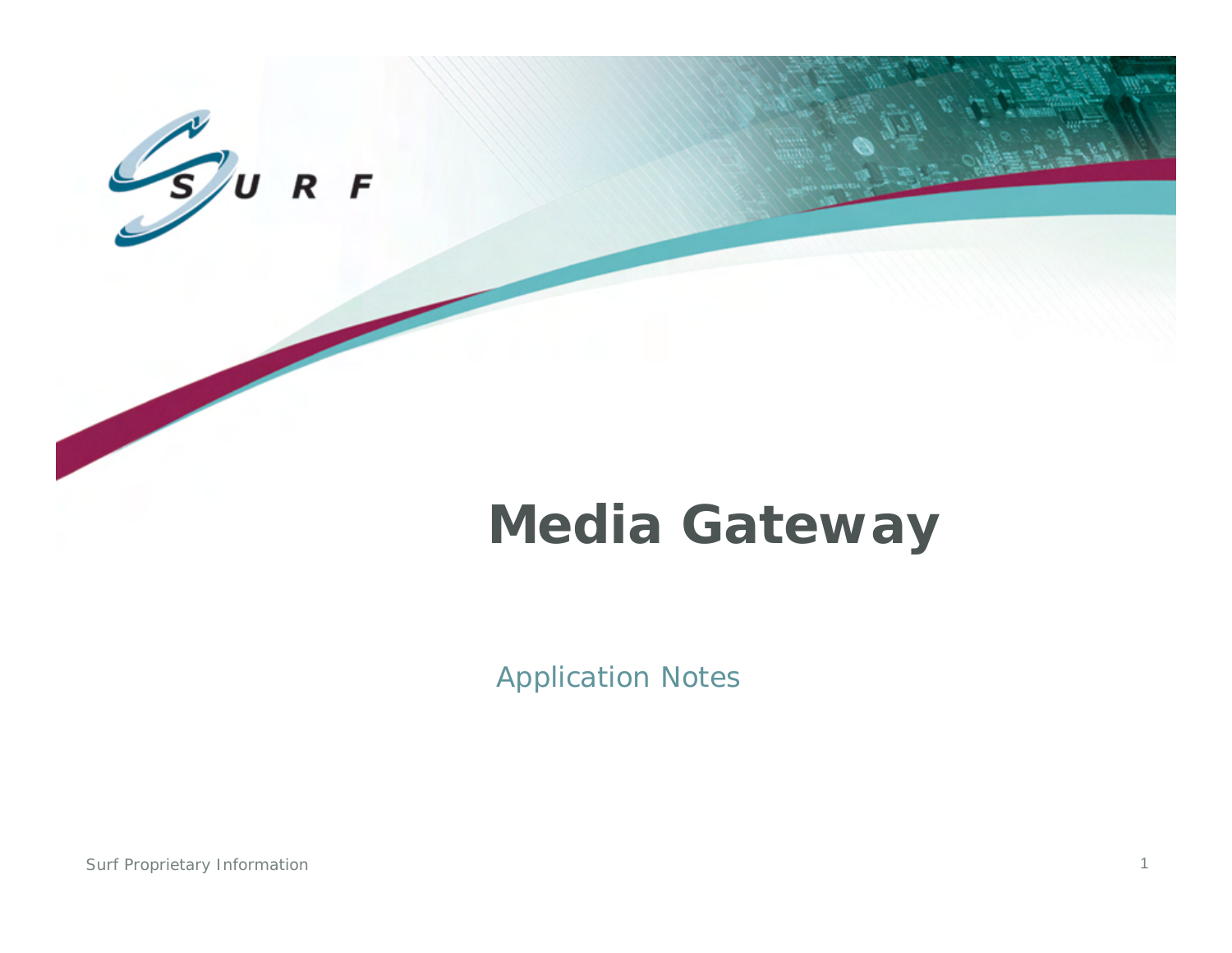## **Media Gateway Development Trends Media Gateway Development Trends**

- » Media gateways are part of the IMS architecture
- » Hardware platforms are shifting from cPCI to ATCA/µTCA
- » Operators require a "Plug & Play" approach
- » i-TDM is defined as a Telephony Bus
- » Number of network types and protocols is increasing

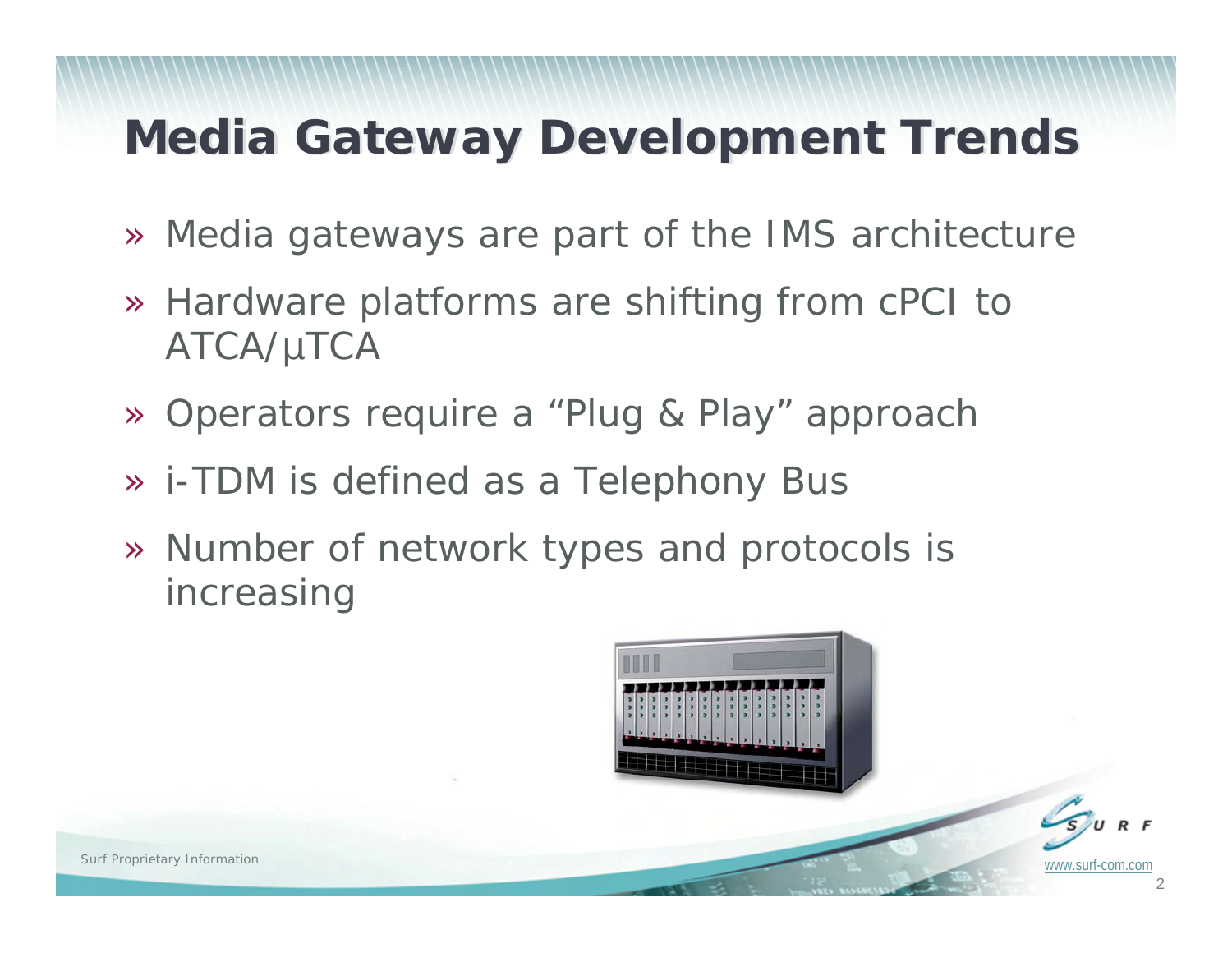#### **Market Forecast Market Forecast**



*Source: Media Gateway Market - Frost & Sullivan 2006*

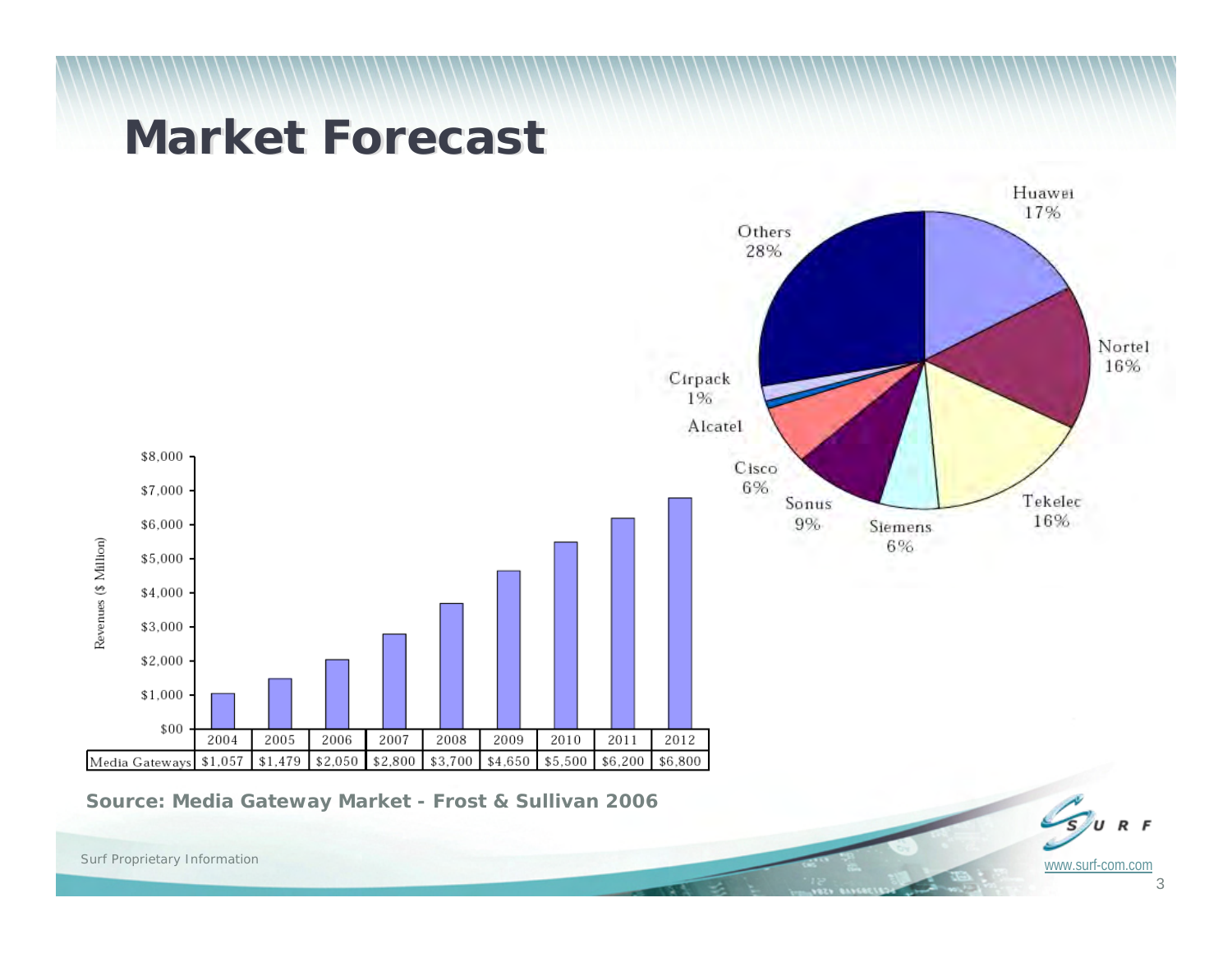### **Network Diagram Network Diagram**



4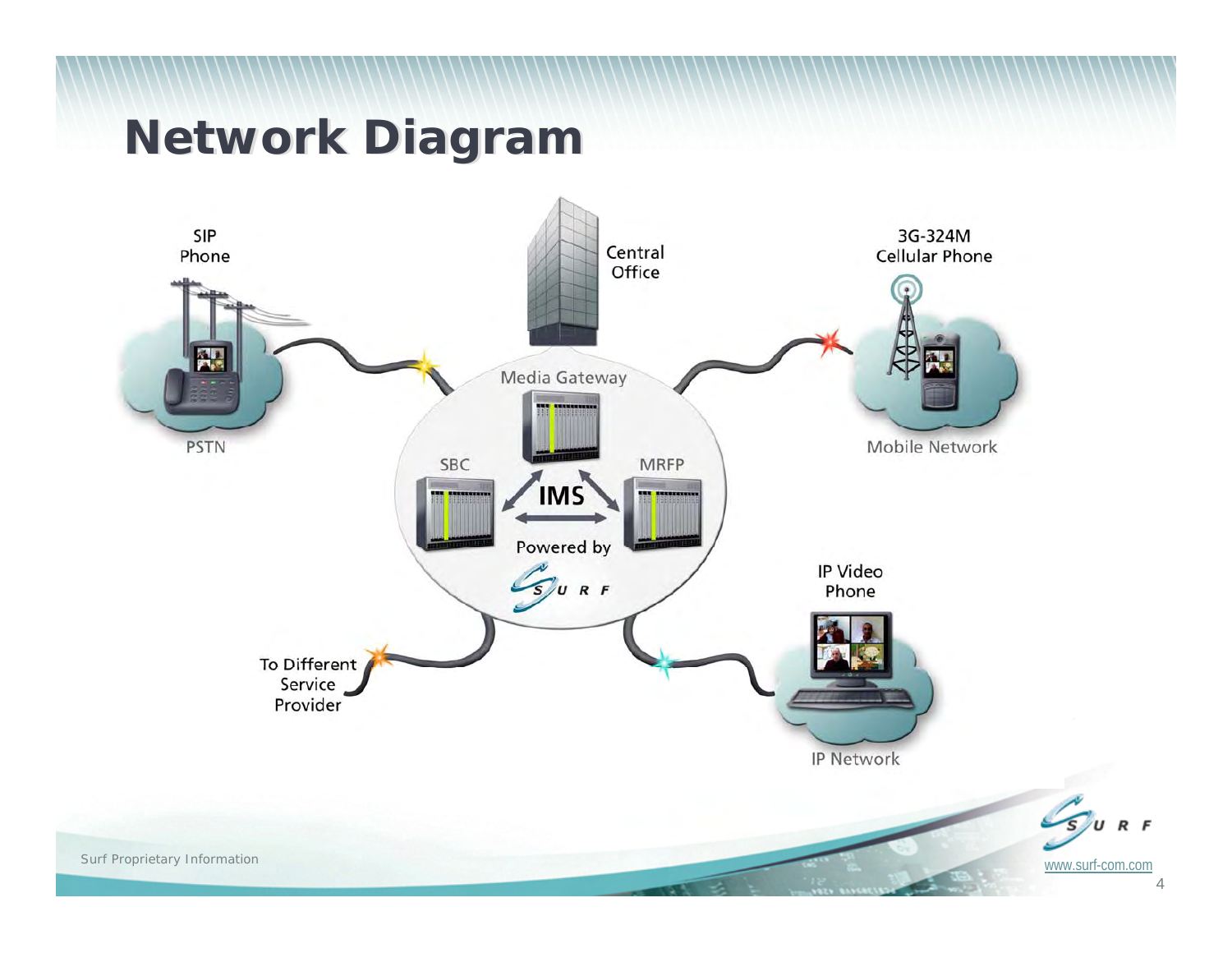#### **Media Gateway in an IMS Environment**

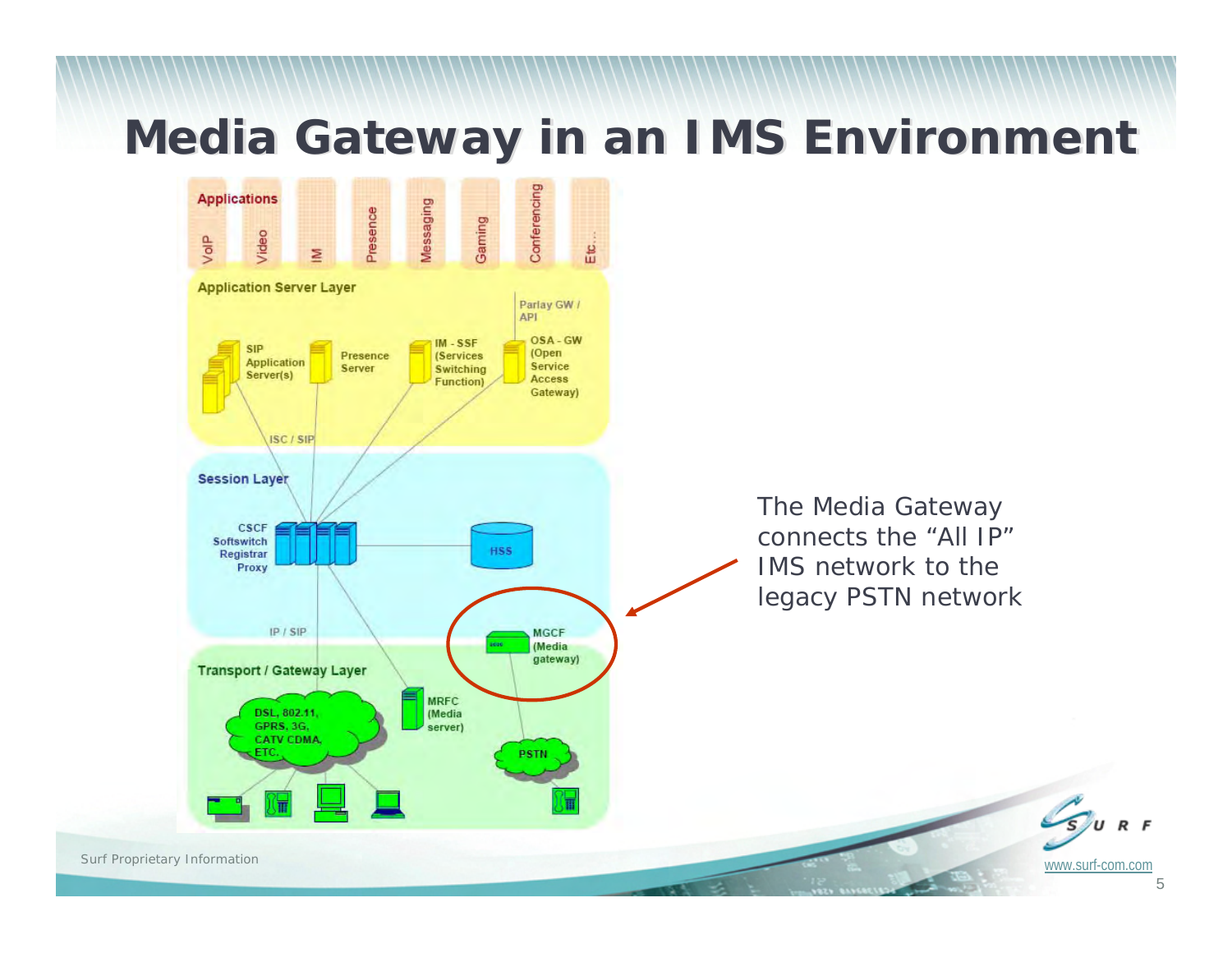## **Carrier-Grade High Availability System Carrier-Grade High Availability System**

- » Based on i-TDM
	- $\Box$ Allows true plug and play
	- $\Box$ Optimal resource usage: DSP horsepower vs. TDM interfaces
	- $\Box$ Allows for a truly redundant, fault-tolerant system
	- □ Scalable system

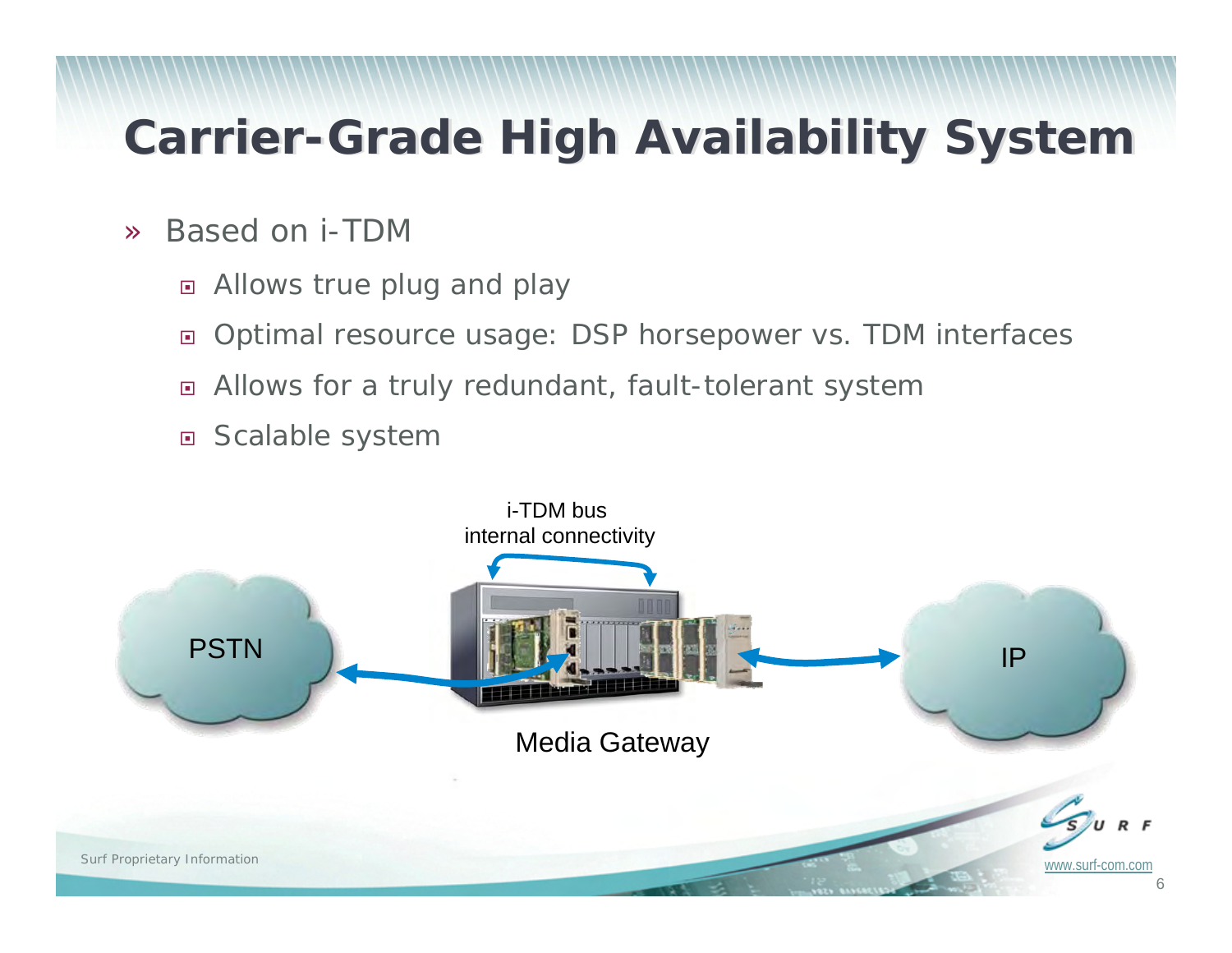## **Cost-Effective System Cost-Effective System**

- » Based on H.110
	- $\Box$ Allows true plug and play
	- $\Box$ Optimal resource usage: DSP horsepower vs. TDM interfaces
	- $\Box$ Allows for a truly redundant, fault-tolerant system
	- $\Box$ Scalable system
- »Supports media server functionality for a converged system

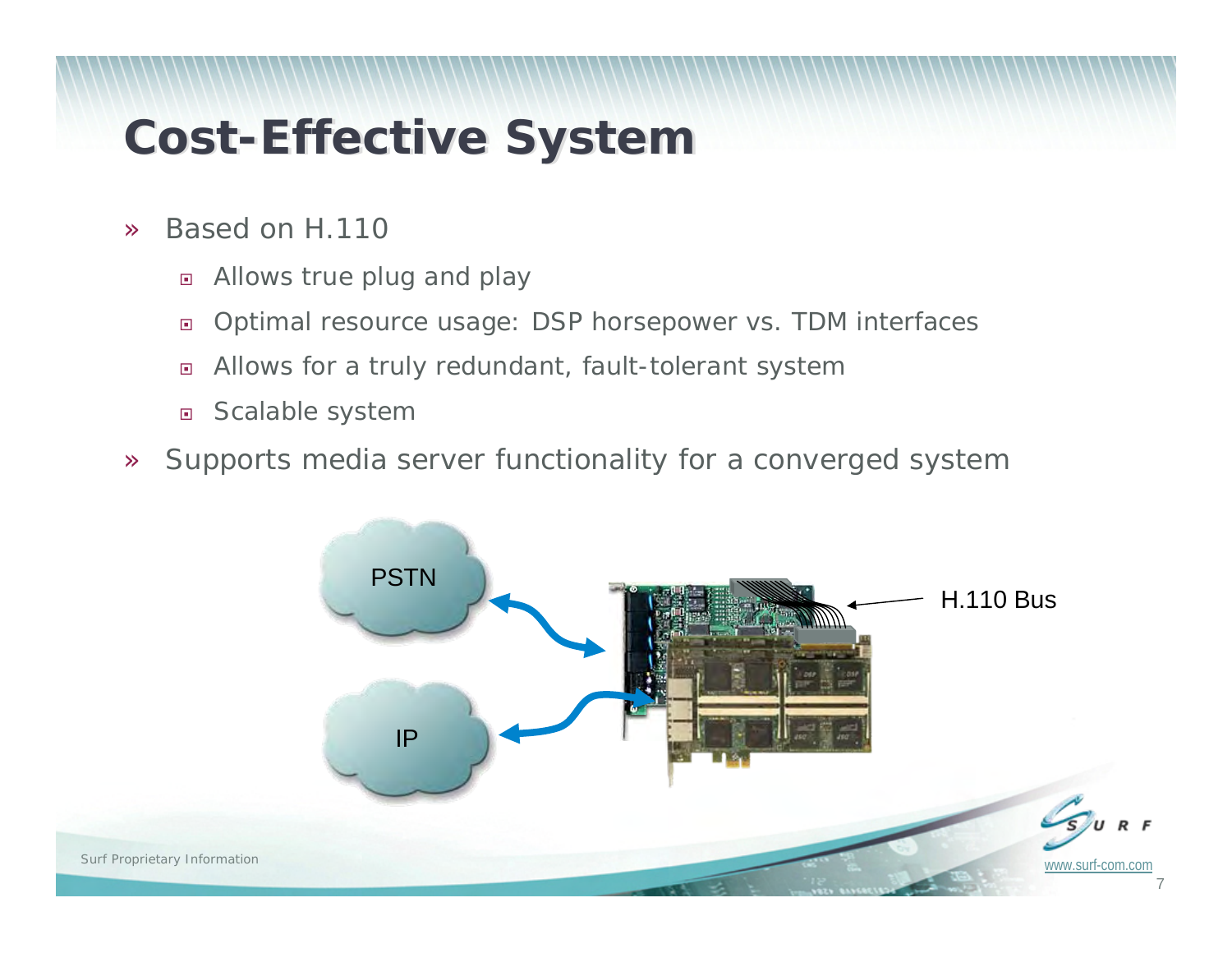### **Surf's Unique Features**

- » Carrier-grade
	- $\Box$  **Floor space** - AMC form factor for lowest power consumption and floor space
	- $\Box$ **Time to market** - i-TDM connectivity and interoperability test
	- $\Box$  **Best of breed selection** - Integrated with leading interface card vendors
		- » SBS
		- » Interphase
- » Enterprise
	- $\Box$ **Best of breed selection** - H.110 connectivity
	- $\Box$ **Cost-Effective** – High throughput using PCI Express bus interface
	- $\Box$ **Reusability** - Converged media server/media gateway solution

8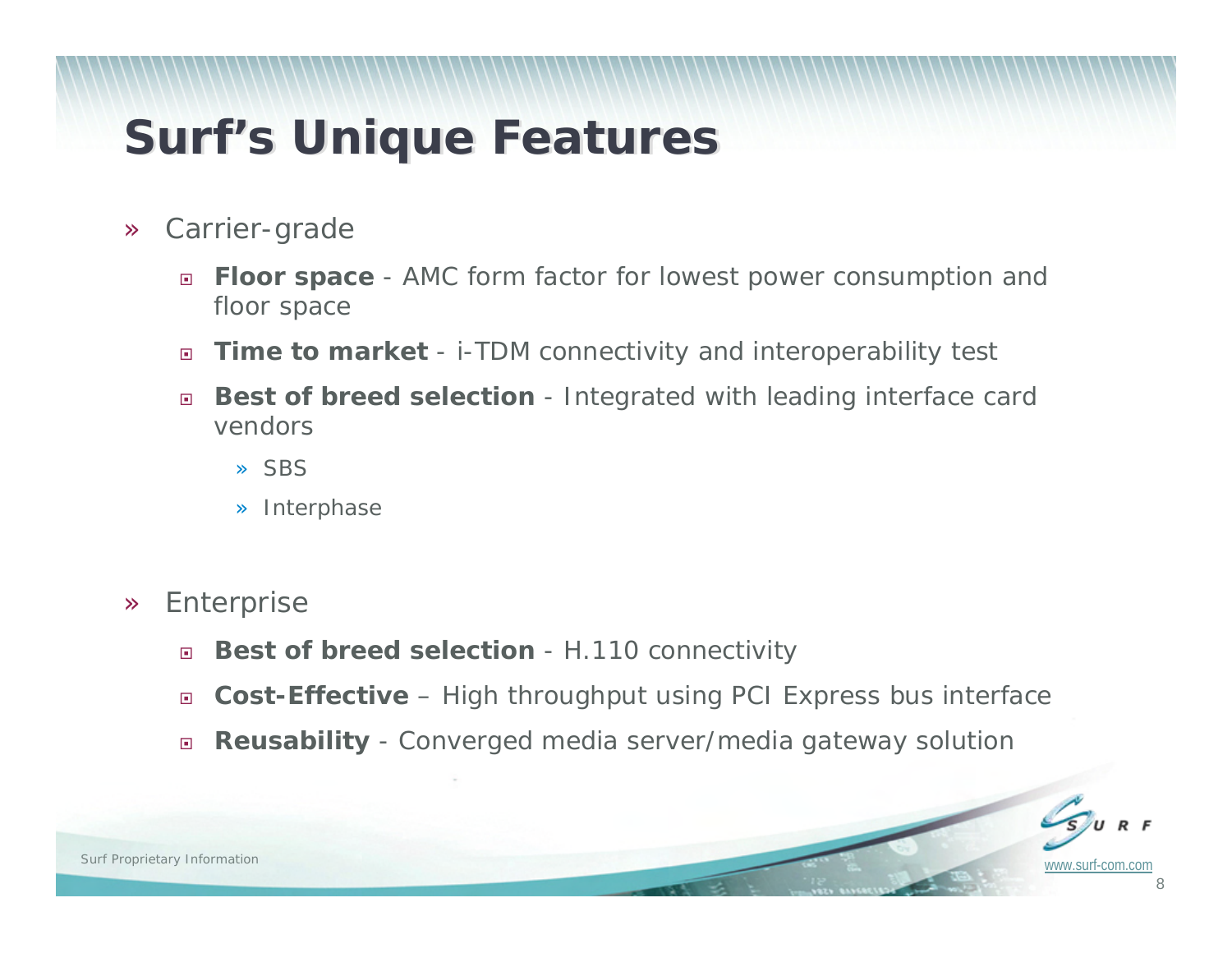### **Surf's Offering**



#### **[SurfExpress/PCIe](http://www.surf-com.com/media-processing-products/pci-express-board.html)**

- »Single-lane PCI Express card
- » SurfDocker architecture with up to 8 TI C64x family DSPs
- »2 x 1Gb Ethernet ports
- »H.100



#### **[SurfRider/AMC](http://www.surf-com.com/media-processing-products/amc-board.html)**

- »AMC 2.0 form factor
- » SurfDocker architecture with up to 8 TI C64x family DSPs
- »iTDM
- » Pre-integrated with leading xTCA vendors

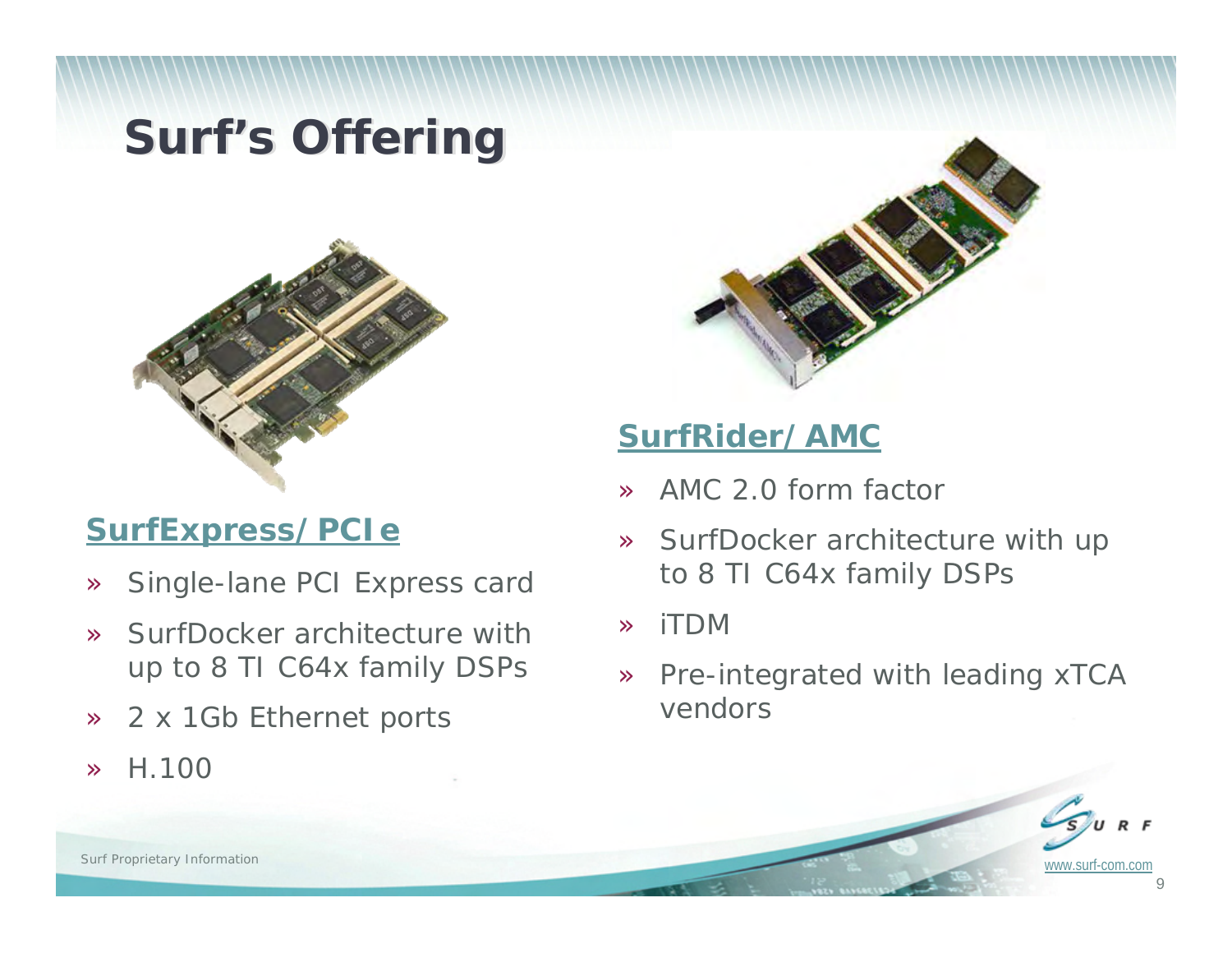### **Software Architecture**



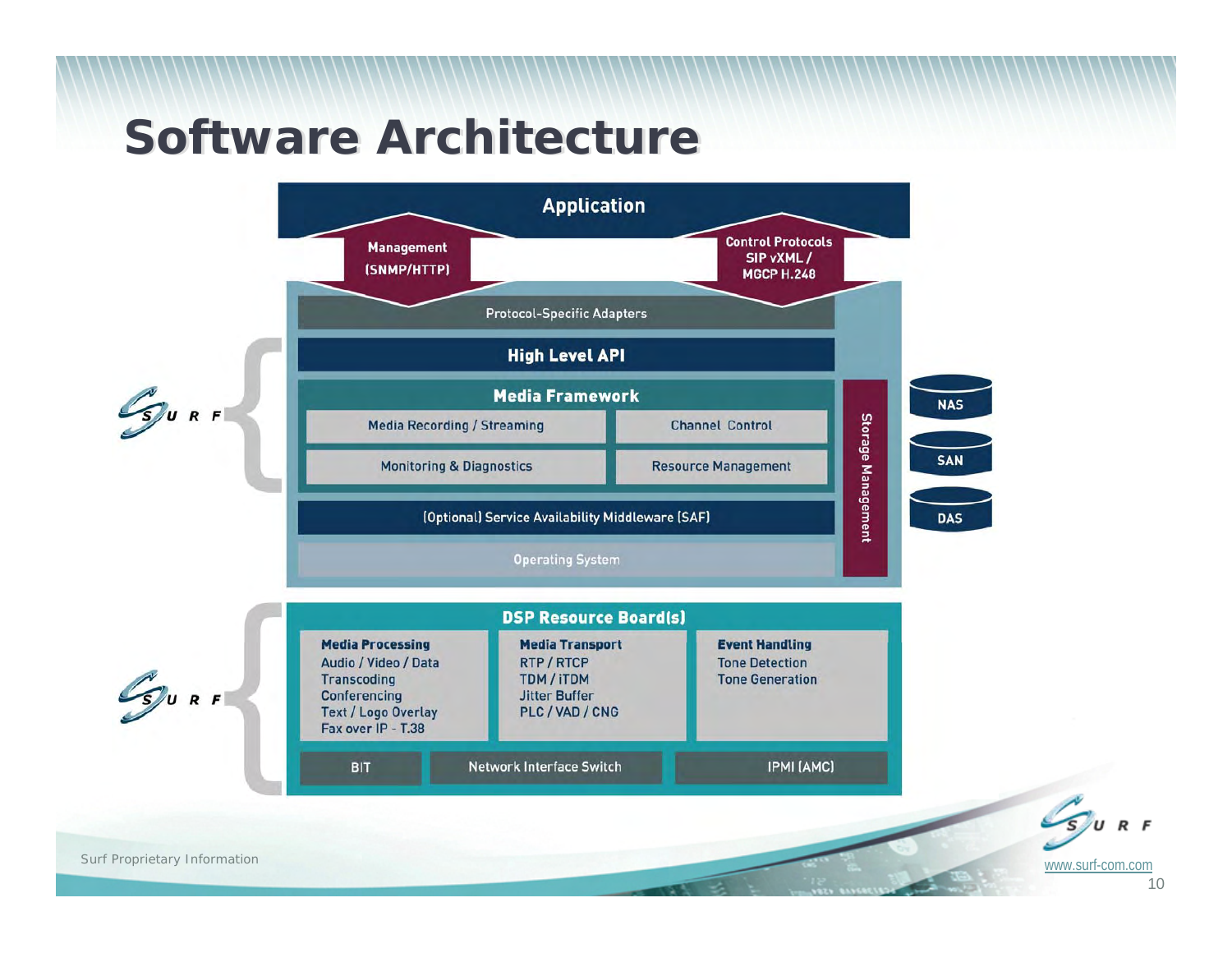## **Mobile Video Features Highlights Mobile Video Features Highlights**

- » 3G-324M support
	- $\Box$ H.324 Annex C
	- $\Box$ H.223 Annex A & B
- » H.223 running on the DSP for enhanced performance
- »H.245 running on the host
- »High-level 3G-324M APIs
- »MONA\* (H.324 Annex K - fast connect)





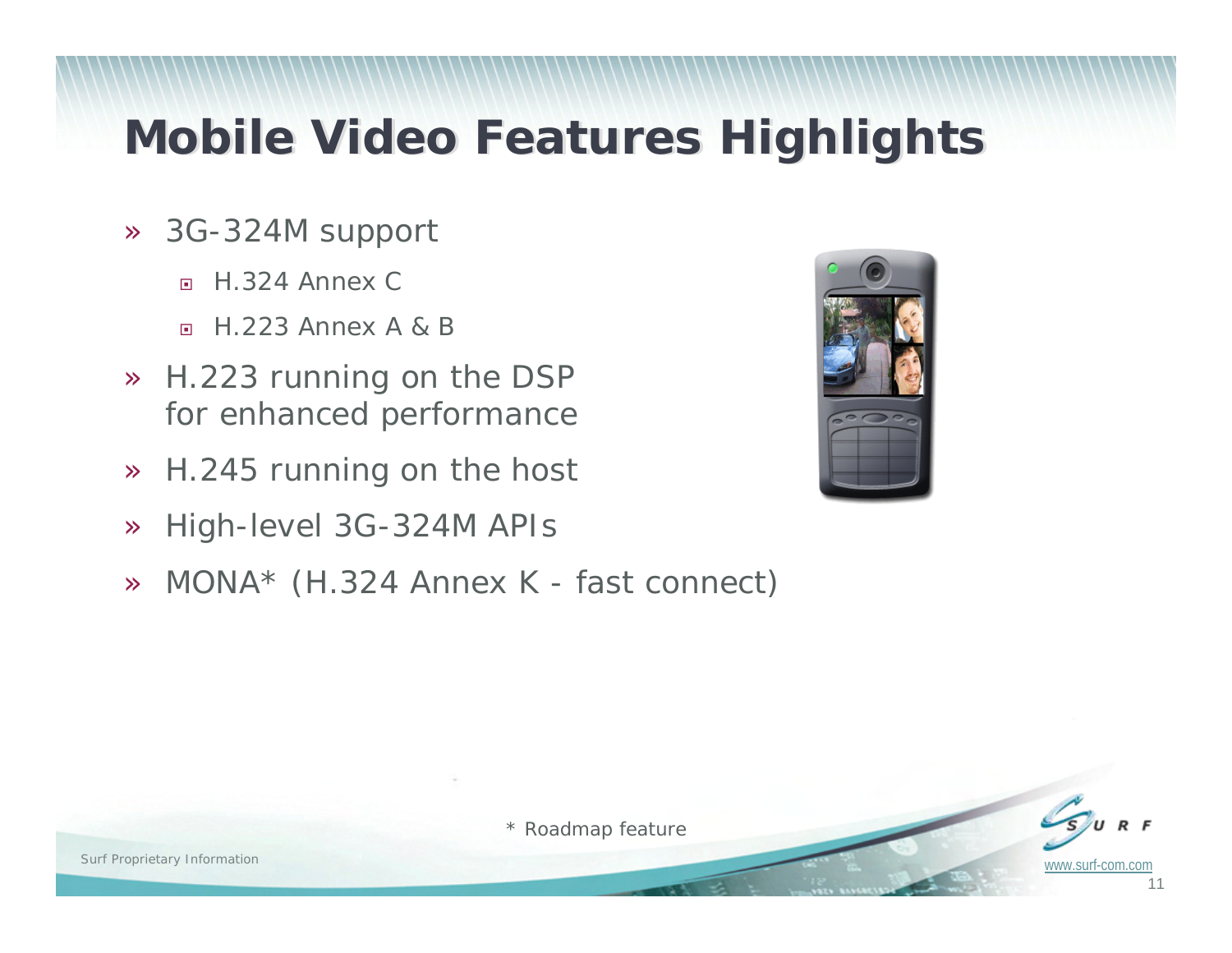## **Video Features Highlights Video Features Highlights**

- » Video Codecs (encode & decode)
	- $\Box$ MPEG-4
	- $\Box$ H.263
	- $\Box$ H.264
	- $\Box$ WMV9 (decode only)
- » Resolution
	- $\Box$ Any up to CIF
	- $\Box$  $VGA/D1*$
- » Frame Rate
	- $\Box$ 1-30FPS
- » CBR and VBR (constant/variable bit rate)
- »Configurable deblocking levels
- » Advanced Video Toolbox
	- $\Box$  Dynamic Text Overlay (Unicode)
	- $\Box$ Configurable frame rate
	- $\Box$ Bit rate change
	- $\Box$ Any resolution resize
	- $\Box$ Logo insertion
- » RTP Encapsulation
	- $\Box$ Multiple destination support
- » Jitter Buffer
	- $\Box$ Packet rearrangement
	- $\Box$ Packet loss handling

*\* Roadmap feature*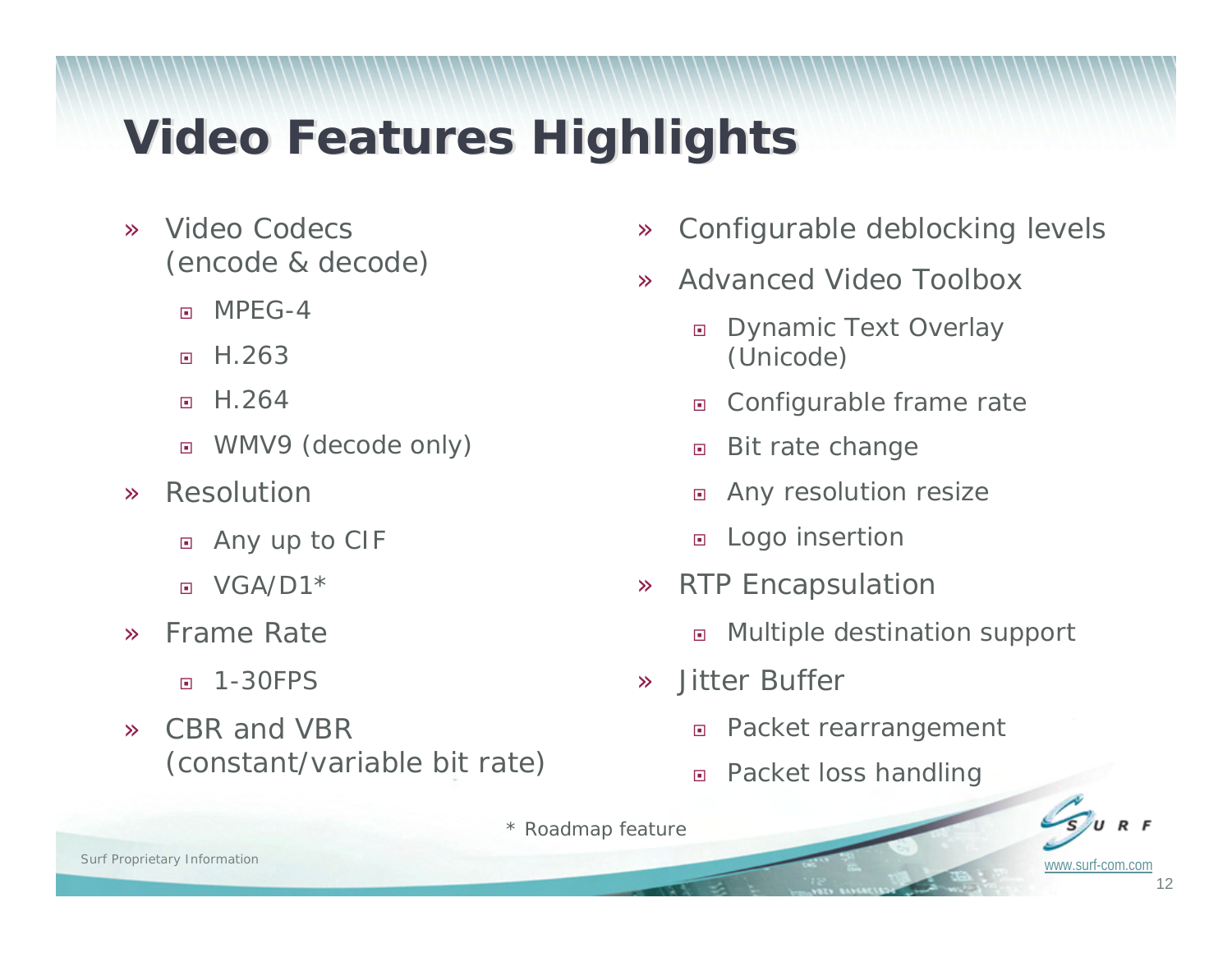## **Voice Features Highlights Voice Features Highlights**

- » Audio Codecs
	- $\Box$ G.711
	- $\Box$ G.726
	- $\Box$ G.723.1A
	- $\Box$ G.729AB
	- $\Box$ il BC
- » Extended Wireless Codecs
	- $\Box$ G. 722.2 (WB-AMR)
	- $\Box$ GSM FR
	- $\Box$ GSM EFR
	- 回 GSM NB-AMR
	- $\Box$ EVRC
	- $\Box$ AAC\*
	- 回 WMA9 (decode only)
	- $\Box$ QCELP\*
- » Echo cancellation
	- $\Box$ G.168 2002 Echo tail up to 128ms
- »Configurable Packet size
- » VAD, CNG, Packet Loss Concealment
- » RTP/RTCP
	- $\Box$ RFC 3550, 3551, 3389
- » Fixed/Adaptive Jitter Buffer
	- Up to 500 ms
- »Caller ID Detect/Generate
- » Tone and Events
	- $\Box$ Monitoring
	- $\Box$ Relay (RFC 2833)
	- $\Box$ Generation
	- $\Box$ User-defined tones

*\* Roadmap feature*

13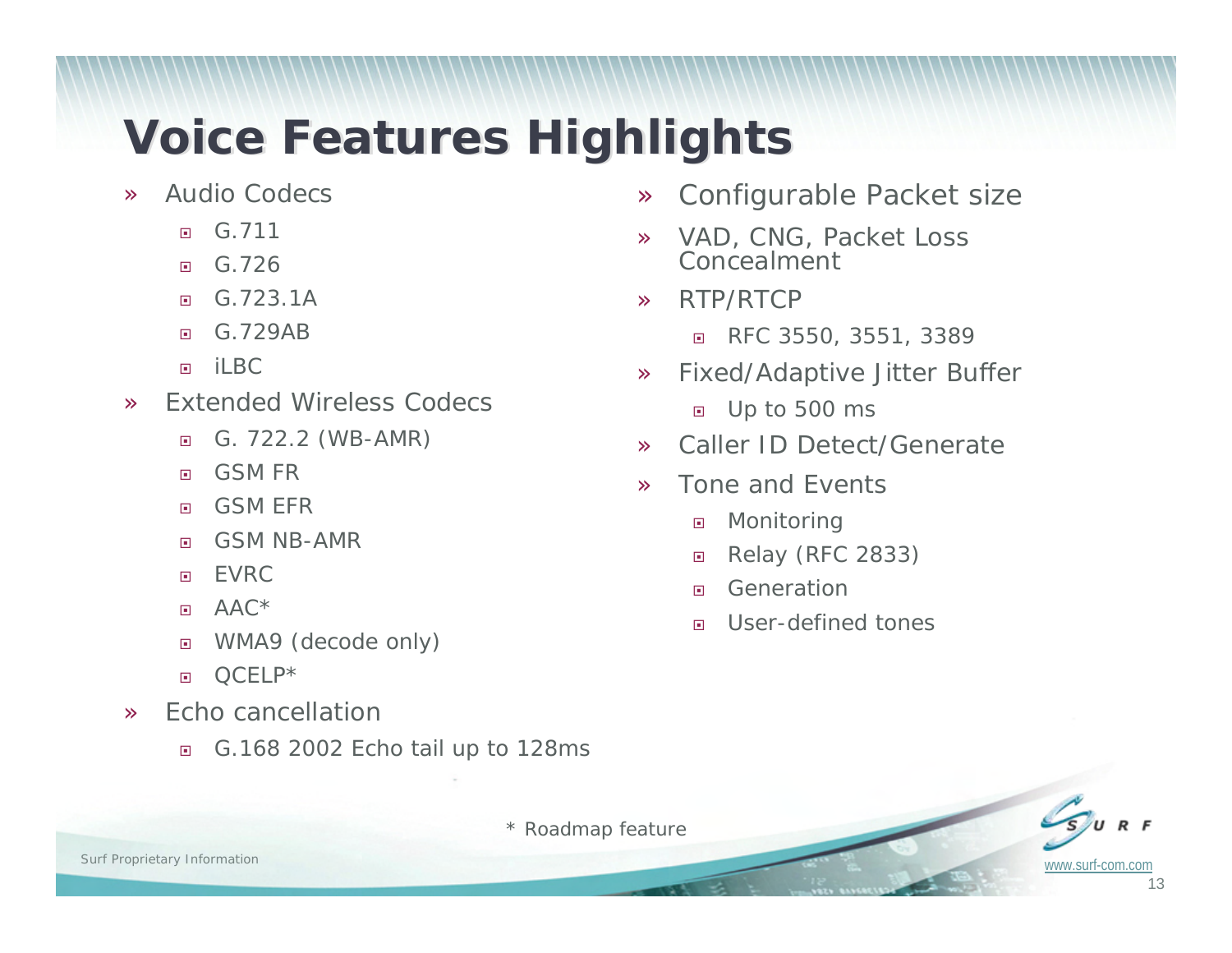## **Conferencing & Streaming Conferencing & Streaming**

#### **Conferencing**

- » Up to 256 TDM or IP audio conferencing participants on a single DSP
- »Dominant speakers detection
- » Up to 100 **active** video participants
- » Up to 16 **displayed**  participants
- » Configurable video conference layouts
- » Text & image overlay on conference output

#### **Streaming**

- » Play/Record of any channel from/to file
- » Supported file formats
	- $\Box$ 3GP
	- $\Box$ MP4
	- ASF (WMV9)
	- $\Box$ AVI\*
	- □ SRF (proprietary)
- » Supports more than 1000 concurrent G.711 streams

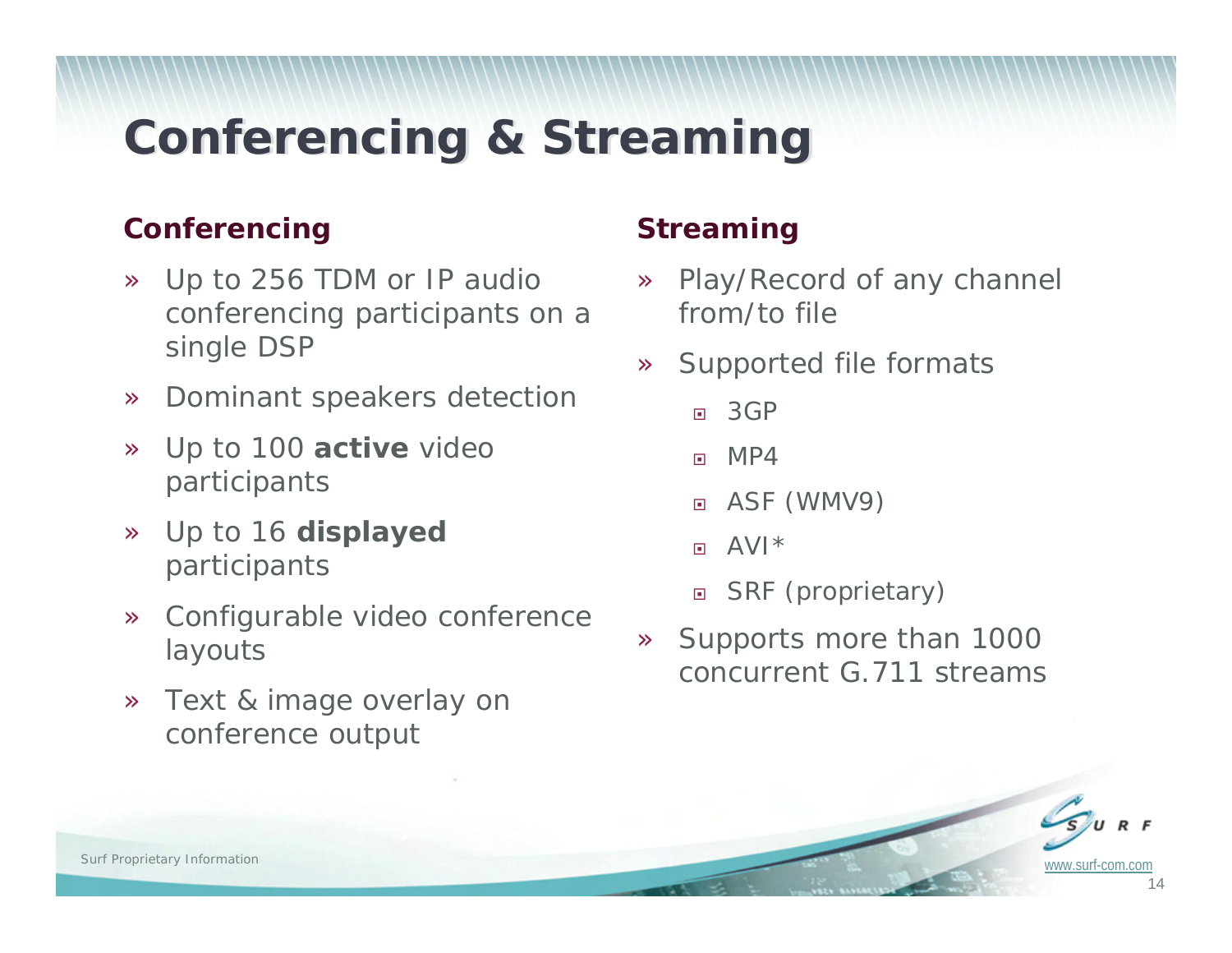## **Data Features**

- » Fax
	- $\Box$  Data Pumps
		- » V.17, V.29, V.27ter, V.21
	- $\Box$  Fax over IP: T.38
		- » FEC/Redundancy
		- » Max Jitter 1 sec
		- » Supported roundtrip delay up to 6 sec
	- $\Box$ T.32
	- $\Box$  IP-Aware Fax
		- » T.32 to T.38



- » Modem
	- $\Box$  Data Pumps
		- » Up to V.92 including V.42/V.42bis
	- $\Box$  Modem over IP
		- » V.8 modem relay as per ITU V.150.1 (contributed by Surf)
	- $\Box$  Connection scenarios
		- » Voice Band Data
		- » MR1

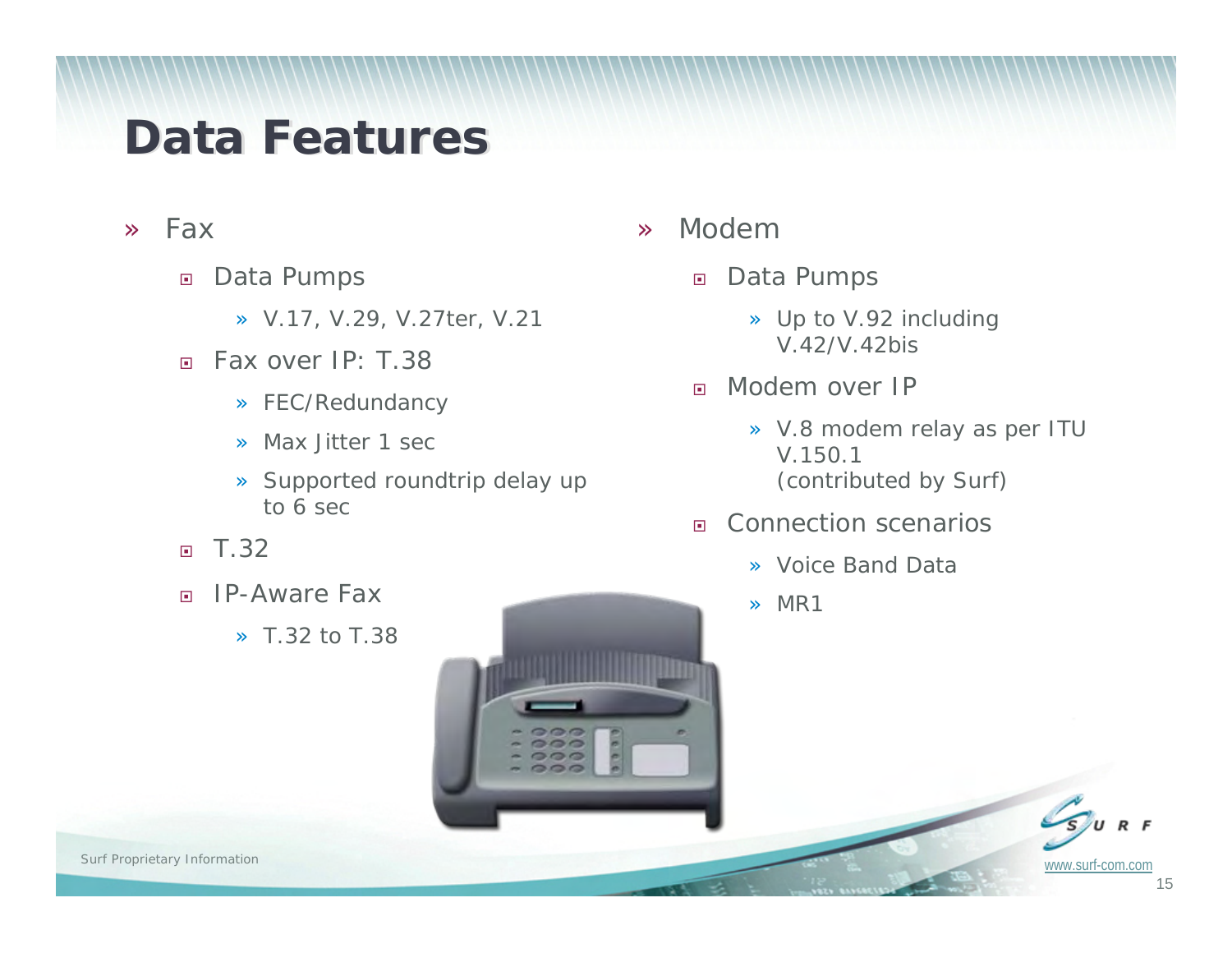## **Customer Benefits Customer Benefits**

- » **Flexible and scalable** hardware design results in:
	- $\Box$ **Cost-Effective** solution
	- $\Box$ **Saves Money** due to reduced R&D efforts
- » **One Stop Shop** for all your needs in multimedia processing
- » **Field-proven**: Surf products are used by many Tier-1 **TEMS**
- » Built–in diagnostics, providing **easier troubleshooting** and **better application** control
- » Complete SDK and high-level API ensures fastest **Time-to-Market**
- » Dedicated customer service team ensures **smooth development cycle**